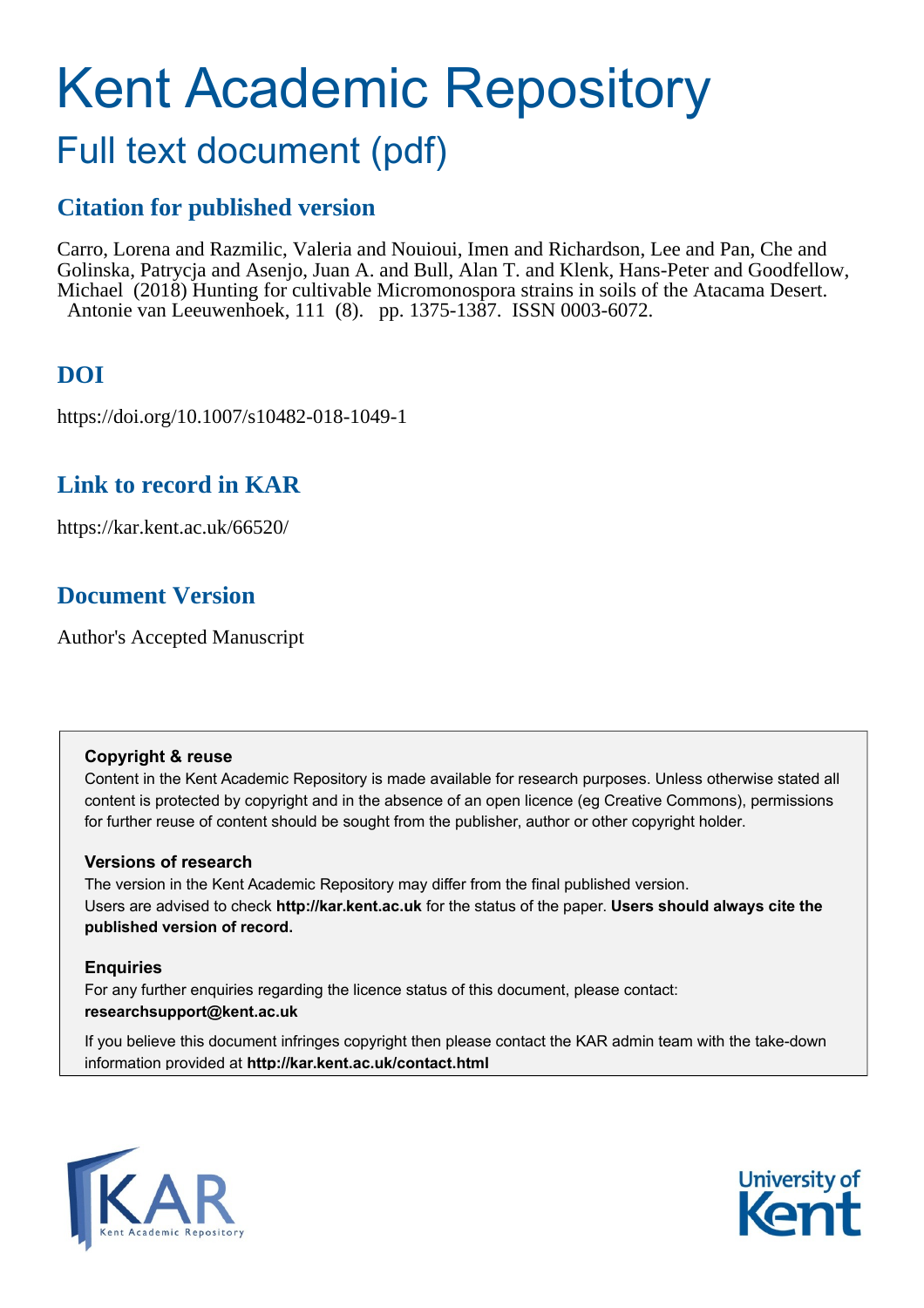## **Hunting for cultivable** *Micromonospora* **strains in soils of the Atacama Desert**

4 Lorena Carro<sup>1</sup>, Valeria Razmilic<sup>1,2</sup>, Imen Nouioui<sup>1</sup>, Lee Richardson<sup>1</sup>, Che Pan<sup>1</sup>, 5 Patrycja Golinska<sup>3</sup>, Juan A. Asenjo<sup>2</sup>, Alan T. Bull<sup>4</sup>, Hans-Peter Klenk<sup>1</sup>, Michael **Goodfellow<sup>1</sup>**

<sup>1</sup> School of Natural and Environmental Sciences, Newcastle University, Newcastle-upon-Tyne, UK.

8<sup>2</sup> Centre for Biotechnology and Bioengineering (CeBiB), Department of Chemical Engineering and Biotechnology, Universidad de Chile, Beauchef 850, Santiago, Chile.

<sup>3</sup> Department of Microbiology, Nicolaus Copernicus University, Torun, Poland

11 <sup>4</sup> School of Biosciences, University of Kent, Canterbury, Kent CT2 7NJ, UK

13 Corresponding author: Lorena Carro [lcg@usal.es,](mailto:lcg@usal.es) Telephone: +44 (0)1912084853.

#### **Abstract (150-250)**

 Innovative procedures were used to selectively isolate small numbers of *Micromonospora* strains from extreme hyper-arid and high altitude Atacama Desert soils. Micromonosporae were recognized on isolation plates by their ability to produce filamentous microcolonies that were strongly attached to the agar. Most of the isolates formed characteristic orange colonies that lacked aerial hyphae and turned black on spore formation whereas those from the high altitude soil were dry, blue-green and covered by white aerial hyphae. The isolates were assigned to seven multi- and eleven single-membered groups based on BOX-PCR profiles. Representatives of the groups were assigned to either multi-membered clades that also contained marker strains or formed distinct phyletic lines in the *Micromonospora* 16S rRNA gene tree, many of the isolates were considered to be putatively novel species of *Micromonospora*. Most of the isolates from the high altitude soils showed activity against wild type strains of *Bacillus subtilis* and *Pseudomonas fluorescens* while those from the rhizosphere of *Parastrephia quadrangulares* and from the Lomas Bayas hyper-arid soil showed resistance to UV radiation.

 **Keywords**: *Micromonospora*, Atacama Desert, BOX-PCR, polyphasic taxonomy, UV radiation.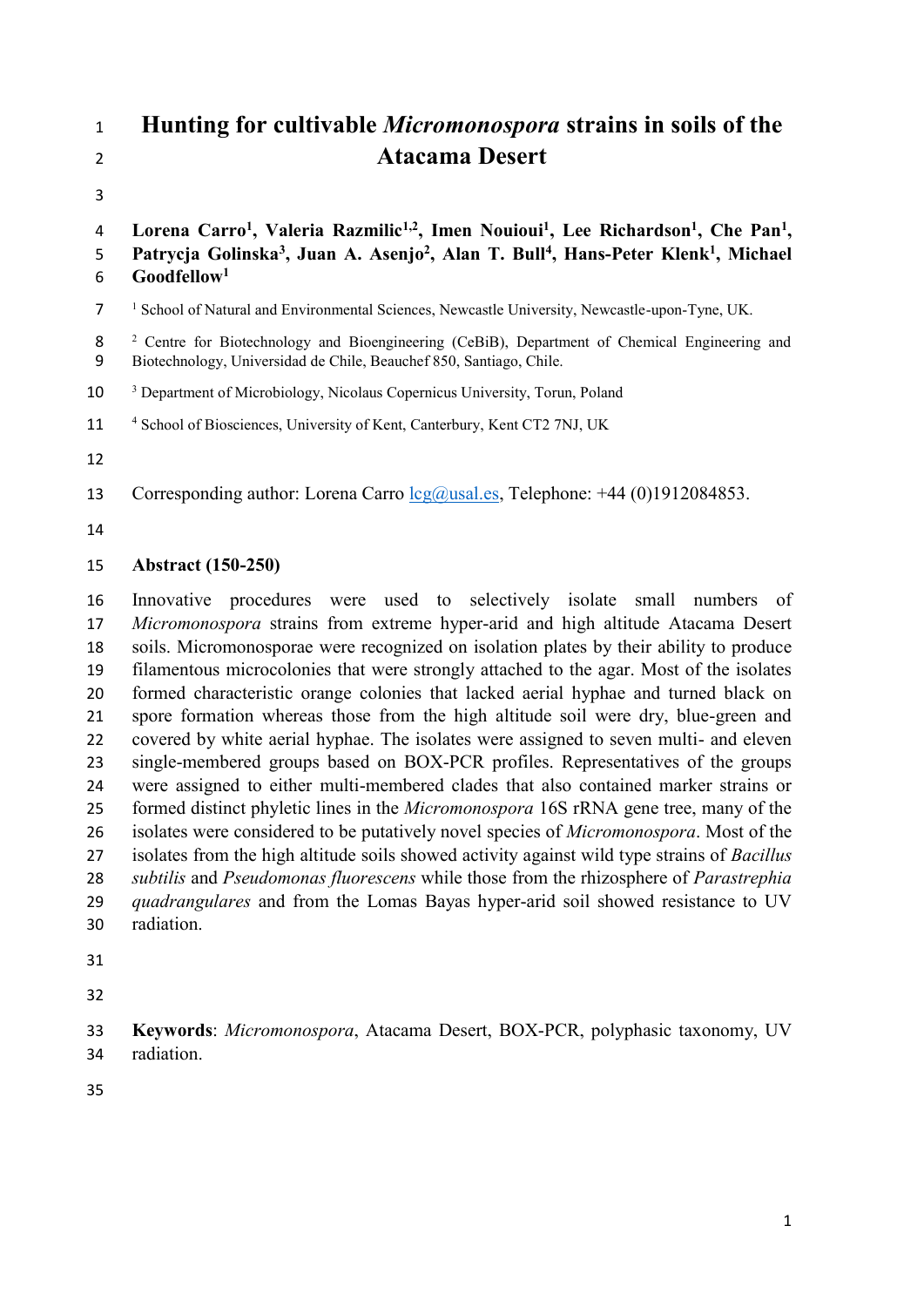#### **Introduction**

 Given their importance in biotechnology, bioprospecting and ecology, actinobacteria remain a source of interest to the microbiological community (Goodfellow and Fiedler 2010; Demain 2014; Barka et al. 2016). Actinobacteria were initially isolated from the Atacama Desert over fifty years ago (Cameron et al. 1966; Opfell and Zebal 1967) though the first extensive survey of these organisms in this desert was only reported recently (Okoro et al. 2009). Okoro and her colleagues isolated small numbers of filamentous actinobacteria from arid, hyper-arid and extreme hyper-arid Atacama Desert soils using selective isolation procedures and polyphasic taxonomic methods which showed that a high proportion of the isolates belonged to the genera *Amycolatopsis, Lechevaleria* and *Streptomyces* many of which were assigned to putative new species and contained novel non-ribosomal peptide synthase genes. Subsequent studies have shown that Atacama Desert habitats are not only a rich source of novel streptomycetes but also of rare and poorly studied taxa, some of which produce bioactive compounds and have been given validly published names (Bull et al. 2016; Busarakam et al. 2014, 2016; Goodfellow et al. 2017; Idris et al. 2017a; Idris et al. 2017b; Trujillo et al. 2017). *Streptomyces leewenhoekii* strains (Busarakam et al. 2014), for instance, synthesize novel macrolactone and polyketide antibiotics (Nachtigall et al. 2011; Rateb et al. 2011a; Rateb et al. 2011b) and chaxapeptin, a new lasso peptide (Elsayed et al. 2015) while the type strain of *Lentzia chajnantorensis* (Idris et al. 2017b) produces novel diene and monoene glycosides, several of which show anti-HIV integrase activity (Wichner et al. 2017). Complementary metagenomic analyses of Atacama Desert habitats have revealed a remarkable actinobacterial diversity most of which has not been detected using culture-dependent methods (Bull et al. 2017; Idris et al. 2017c). Improved selective isolation and cultivation methods are needed to isolate components of this diversity, not least *Micromonospora* strains which are known to be a rich source of new specialist metabolites and have the potential to defend plants against root-infecting fungi (Carro et al. 2018a).

 *Micromonospora* (Ørskov 1923), the type genus of the family *Micromonosporaceae* (Krasil´nikov 1938; Zhi et al. 2009), currently encompasses 79 species with validly published names (Parte 2014) many of which have been circumscribed using polyphasic methods (Genilloud 2012; Carro et al. 2018b) though the genus remains underspeciated (Carro et al. 2012a; Carro et al. 2013a). Micromonosporae have been isolated from diverse natural habitats (Genilloud 2012), notably from rhizosphere soil (Carro et al. 2013b; Thawai et al. 2016) from desert locations in China (Ding et al .2013) and from tissues of a broad range of plants, such as *Triticum aestivum* (Coombs and Franco 2003), *Zea mays* (Shen et al. 2014), and *Parathelypteris beddomei* (Zhao et al. 2017); as well as from nitrogen-fixing root nodules of actinorhizal plants (Trujillo et al. 2006; Carro et al. 2013a) and legumes (Trujillo et al. 2007; Garcia et al. 2010; Trujillo et al. 2010; Carro et al. 2018b).

 It is apparent from culture-independent studies that micromonosporae form a small, but integral part of actinobacterial communities in Atacama Desert habitats (Bull et al. 2017; Idris et al. 2017c). The failure to isolate them from such habitats may reflect the use of isolation media mainly designed to be selective for streptomycetes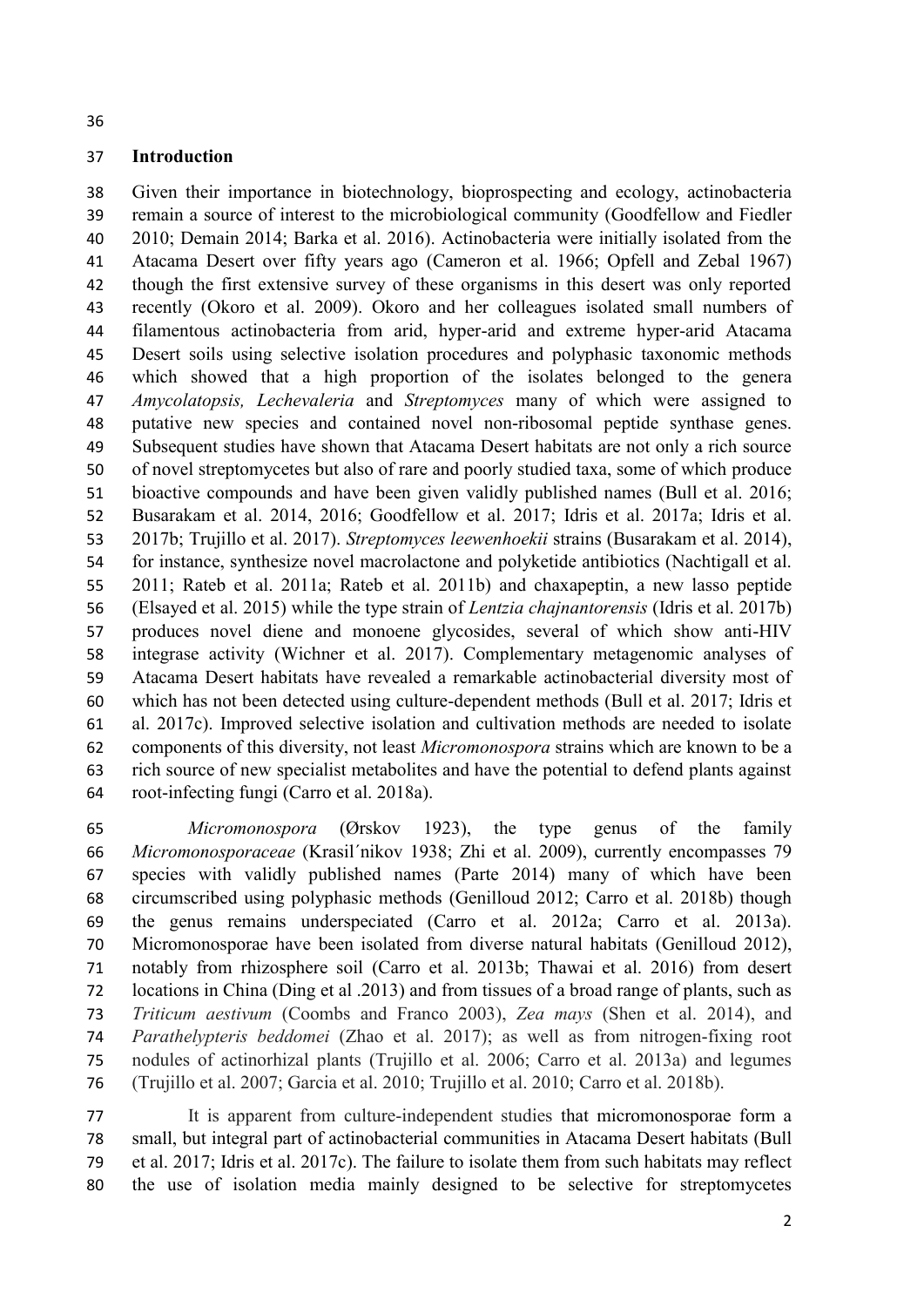(Busarakam 2014; Idris 2016). The primary aims of the present study were to isolate micromonosporae from diverse Atacama Desert soils using procedures designed to be selective for members of this taxon and to determine whether any such isolates represented putatively novel taxa.

#### **Materials and Methods**

#### *Sampling sites*

 Soil samples (Table 1) were collected from several locations in the Atacama Desert (Fig. 1) between 2010 and 2016 (ATB, MG) and an additional one in 2012 (Professor Luis Cáceres, University of Antofagasta). The samples were collected aseptically using spatulas sterilized in the field with ethanol and contained in sterile polycarbonate bottles. Following transport to the UK the samples were stored at 4ºC. Further details of the sampling sites can be found elsewhere (Bull et al. 2017; Idris et al. 2017c).

#### *Selective isolation*

 Three isolation procedures were used: a) Phenol-heat protocol (P-H): a gram of each of the soil samples was diluted in 0.85% sodium chloride solution containing 1.5% phenol (Hayakawa et al. 1991), the preparations shaken on a rotary shaker for an hour, incubated at 70ºC for 40 minutes in a water bath (Nonomura and Ohara, 1969), shaken again at room temperature for 2 hours, serial dilutions prepared in the saline solution, and the resultant preparations shaken at room temperature prior to spreading over chitin- vitamin (CHV) (Zhang 2011), Gause number 1 (G nº 1) (Gause et al. 1983), humic acid- vitamin (HV) (Hayakawa and Nonomura 1987), M65 (DSMZ medium number 65), R2A (Reasoner et al. 1979) and Zhang' starch soil extract agar (ZSSE) (Zhang 2011), all of the media were supplemented with 50µg/ml of cycloheximide and 50µg/ml of nalidixic acid; b) sprinkle protocol (S): 0.5g of soil particles of individual samples which had been preheated at 120ºC for 15 minutes were sprinkled directly over the isolation media and c) a standard dilution plate protocol (D): dilutions of each soil sample in saline were used to inoculate each of the isolation media following the procedure described by Goodfellow et al. (1967). All of the inoculated plates were incubated at 28ºC and examined weekly for up to 28 days for the presence of *Micromonospora* colonies that were detected, using a stereoscopic microscope, and then transferred to the medium from which they were isolated but without the antibiotics, the resultant plates were incubated at 28ºC for 15 days. The 45 isolated strains were maintained on either M65 or ZSSE agar and in 20% v/v glycerol at -80ºC for long-term preservation.

#### *Dereplication of isolates*

 Genomic DNA for BOX-PCR was extracted from all the isolates using a Bacterial DNA Extraction Kit (Sigma) following the instructions of the manufacturer and BOX-PCR fingerprint profiles generated using modifications of the methods described by 120 Versalovic et al. (1994) and Trujillo et al. (2010). To this end, Bioline 2x MiFi<sup>TM</sup> mix was used for PCR amplification in a final volume of 25 μl per reaction following the manufacturer's recommendations; the thermal cycling parameters were: 7 minutes at 95 °C, 30 cycles of 1 minute at 94 °C, 1 minute at 52 °C and 3 minutes at 72 °C followed by a final extension at 72 °C for 10 minutes. Five microliters of each PCR product was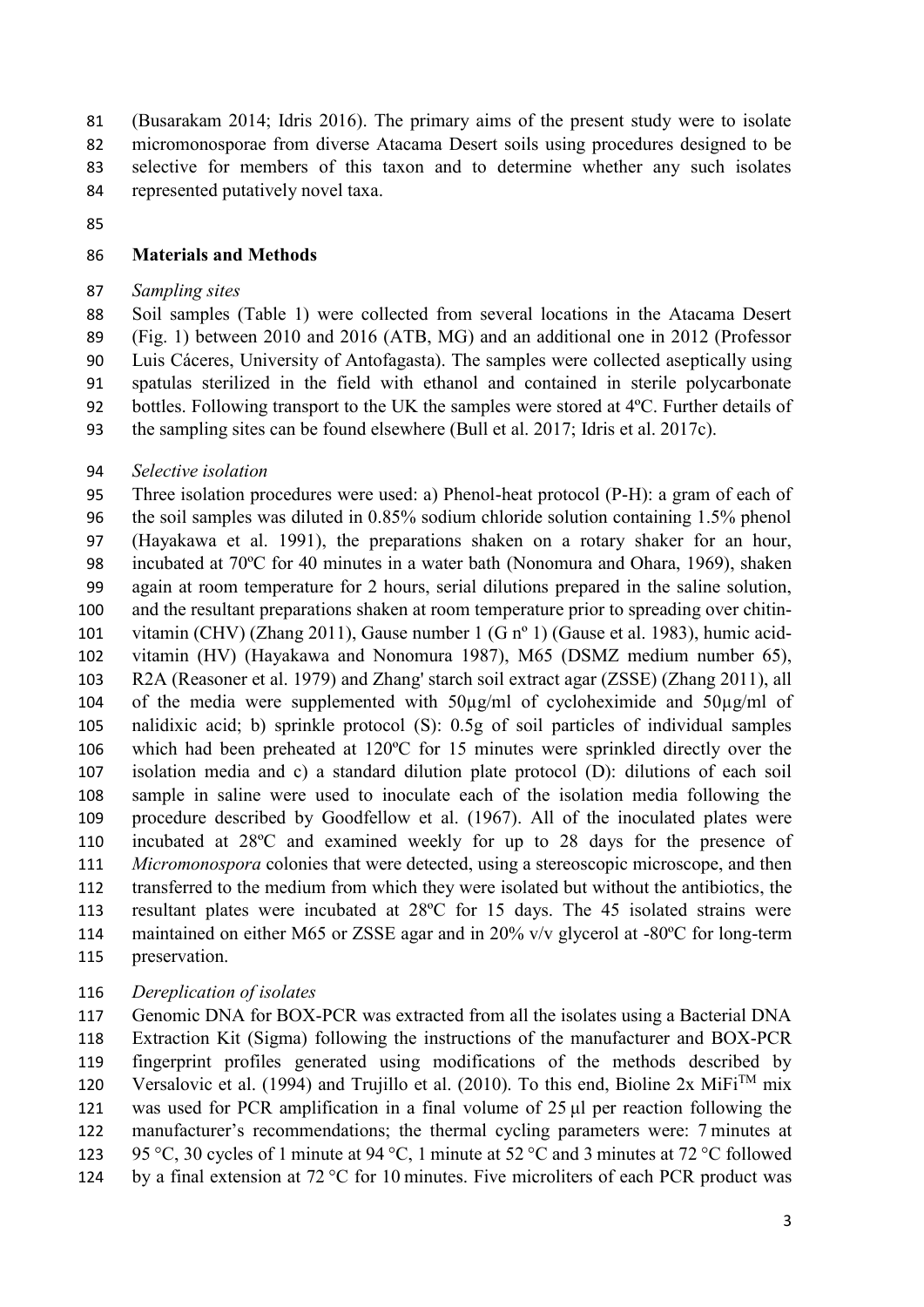125 loaded onto a 2% agarose gel containing 10 μl of GelRed<sup>TM</sup> (Crisafuli et al. 2015) per 100 ml and electrophoresis run at 70 V for 3 hours in freshly prepared 1x TBE-EDTA buffer at pH 8.0 using a Bio-Rad Pac 300 power supply; a DNA molecular weight 128 marker 1kb HyperLadder<sup>TM</sup> (Bioline) was used as the molecular size standard. After electrophoresis, gels were photographed, stored on disk as TIFF files, and manually aligned into 9 multi- and 10 single-membered similarity groups.

*Phylogeny*

 PCR-mediated amplification of genomic DNA of 20 representatives of the BOX-PCR groups was conducted using the universal primers 27F and 1522R (Lane 1991). Bioline  $2x$  MiFi<sup>TM</sup> mix was used for PCR amplification in a final volume of 50 µl per reaction following the manufacturer's recommendations. The thermal cycling parameters were: 9 minutes at 95 °C, 30 cycles of 1 minute at 94 °C, 1 minute at 56 °C and 2 minutes at 137 72 °C followed by a final extension at 72 °C for 10 minutes. The PCR products were 138 purified using a  $QIAquick^{\circledR}$  PCR purification kit, according to the manufacturer's instructions (Qiagen) and sequenced using the EZ-seq Barcode Service (Macrogen). The resultant sequences (around 1400 nucleotides) were manually aligned using MUSCLE (Edgar 2004) and then compared with corresponding sequences of *Micromonospora* type strains retrieved from the EzBioCloud server (Yoon et al. 2016). Phylogenetic distances were calculated with the Kimura 2-parameter model (Kimura 1980) and tree topologies inferred using the neighbour-joining (Saitou and Nei 1987) and maximum-likelihood algorithms (Felsenstein 1981) and one thousand bootstrap replications. Tree reconstructions were carried out using MEGA 7 software (Kumar et al. 2016).

*Stress tests*

 All of the strains were examined for their ability to grow in the presence of various concentrations of sodium chloride (1, 3, 5, 7 and 9%, w/v) and at a range of temperature (4, 10, 20, 28, 37 and 45 ºC) and pH values (4.5, 5.5, 6.5, 8.0 and 9.0) using M65 and ZSSE agar as basal media; pH values were determined using phosphate buffers, as described previously (Carro et al. 2012b). All of the plates, apart from those from the temperature tests, were incubated at 28ºC for 15 days. The strains were also examined for their ability to grow following exposure to 100 mJoules for 30 and for 60 minutes in 156 a UV chamber (Biorad) using *Geodermatophilus poikilotrophi* DSM 44209<sup>T</sup> as the positive control (Montero-Calasanz et al. 2014)) set at a wavelength of 254 nm (UVC). The capacity of the strains to grow under anaerobic conditions was tested on M65 and ZSSE agar plates that were incubated for 28ºC for 10 days in anaerobic atmosphere generation bags (Sigma-Aldrich 68061).

*Antibiotic sensitivity assays*

 The isolates were examined for their ability to inhibit the growth of wild type strains of *Bacillus subtilis*, *Escherichia coli* and *Pseudomonas fluorescens* using a standard plug assay (Fiedler, 2004). Lawns of each of the isolates were prepared on yeast extract-malt extract and oatmeal agar (International *Streptomyces* Project [ISP] media 2 and 3; Shirling and Gottlieb 1966) plates incubated at 28ºC for 14 days. Agar plugs taken from the incubated plates were transferred to sterile square Petri Dishes and overnight Luria 168 broth cultures  $[OD<sub>600</sub>$  of approximately 0.6] of each of the wild type strains in molten

169 nutrient agar added to a final concentration of  $OD_{600}$  of 0.0125. The inoculated dishes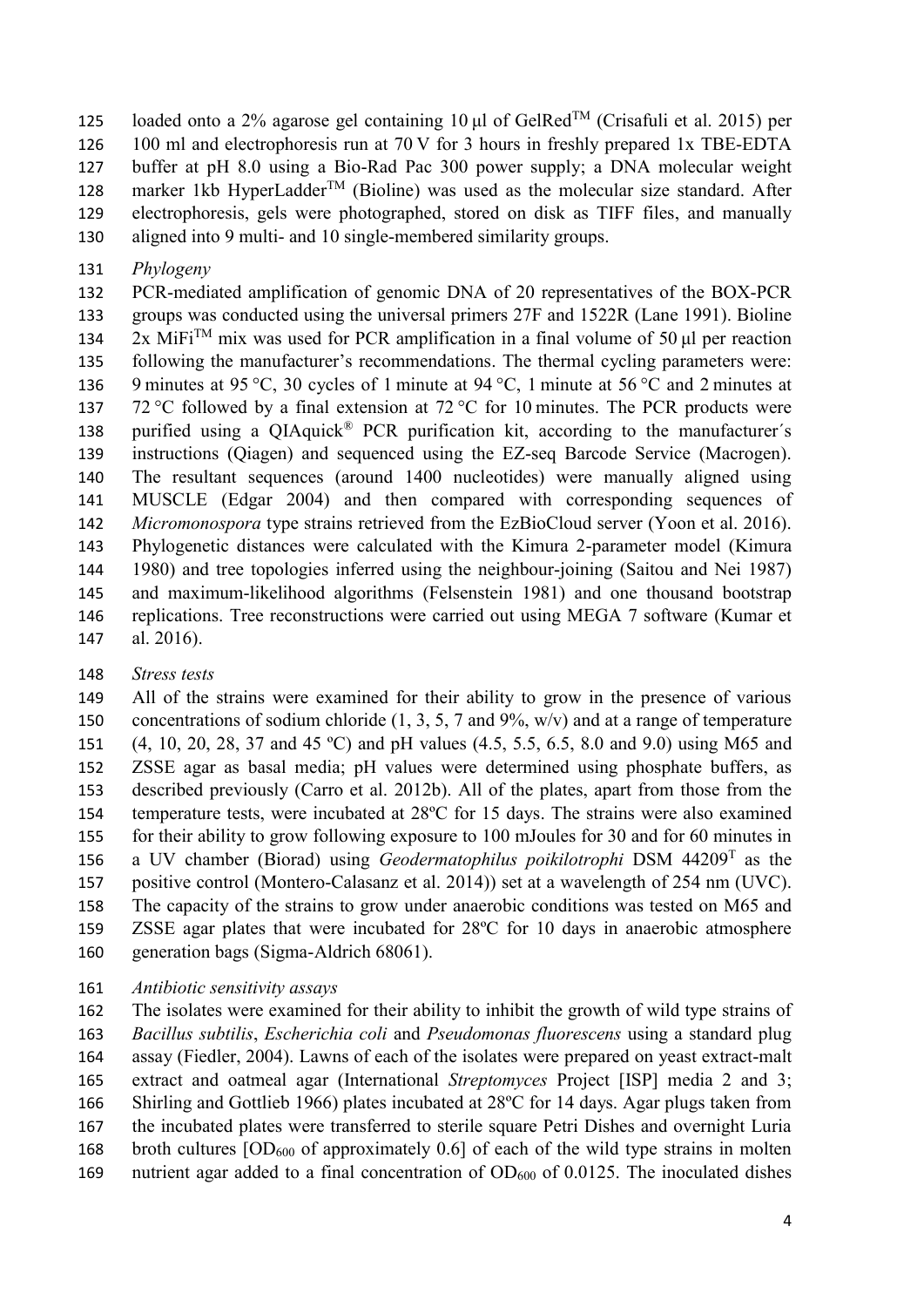were incubated at 28ºC and examined for zones of inhibition around the agar plugs after

24 and 48 hours.

#### **Results and Discussion**

#### *Isolation of micromonosporae*

 The ability to isolate specific fractions of actinobacterial communities from the Atacama Desert biome is of paramount importance especially since metagenomic analyses have revealed a staggering degree of actinobacterial diversity therein: the vast majority of which has gone undetected using culture-dependent procedures (Idris et al. 2017c), this partly reflects the use of isolation media that favour the growth of streptomycetes (Williams et al. 1984). Isolation procedures designed to recover specific actinobacterial genera from environmental samples are many and varied but tend to reflect the biological properties of the target organisms (Goodfellow 2010), as was the case in the present study. It is, for instance, known that *Micromonospora* spores are activated by heat pretreatment regimes, are resistant to phenol and germinate on nutrient rich media such as humic acid-vitamin agar (Hoskisson et al. 2000; Shen et al. 2014; Carro et al. 2018b). It is, therefore, encouraging that over half of the *Micromonospora* strains were isolated from the soil samples using the phenol-heat procedure, albeit on several isolation media (Table 2).

 Micromonosporae growing on the isolation plates were recognized, under the stereoscopic microscope, by their ability to produce filamentous microcolonies that were strongly attached to agar, these colonies were readily distinguished from those of aerobic, endospore-forming bacilli (data not shown). It was particularly interesting that most of the *Micromonospora* strains came from the ALMA 4 sample as complementary culture-independent studies have shown that soil samples from this location contain micromonosporal propagules (Bull et al., 2017). The strains isolated from this site proved to be unusual as they formed dry, filamentous blue-green colonies covered by white aerial hyphae following growth for three weeks on M65 and ZSSE media (Fig. 1). The ability of these isolates to form aerial hyphae is interesting as some *Micromonospora* type strains have been shown to contain putative homologous genes to those associated with aerial hyphae formation and spore maturation in streptomycetes (Carro et al. 2018a). Strains isolated from soil samples taken from the three remaining locations showed a typical micromonosporal phenotype, one characterized by the production of filamentous orange colonies that lack aerial hyphae and turn blue-black upon spore formation (Genilloud 2012). Five of these strains were isolated from extreme hyper-arid soil collected from the Lomas Bayas region (Idris et al. 2017c), one of the driest areas in the Atacama Desert; all of these isolates were recovered by plating serial dilutions of the soil onto M65 agar. In turn, the 13 strains isolated from the rhizosphere of *Parastrephia quadrangularis* (*Compositae*, tribe *Asteraceae*) were obtained either by sprinkling mineral particles or spreading serial dilutions of the phenol-heat protocol onto HV and ZSSE agar and incubating for four weeks at 28ºC. *Micromonospora* strains were recovered using all three selective isolation procedures (Table 2).

*BOX-PCR profiles*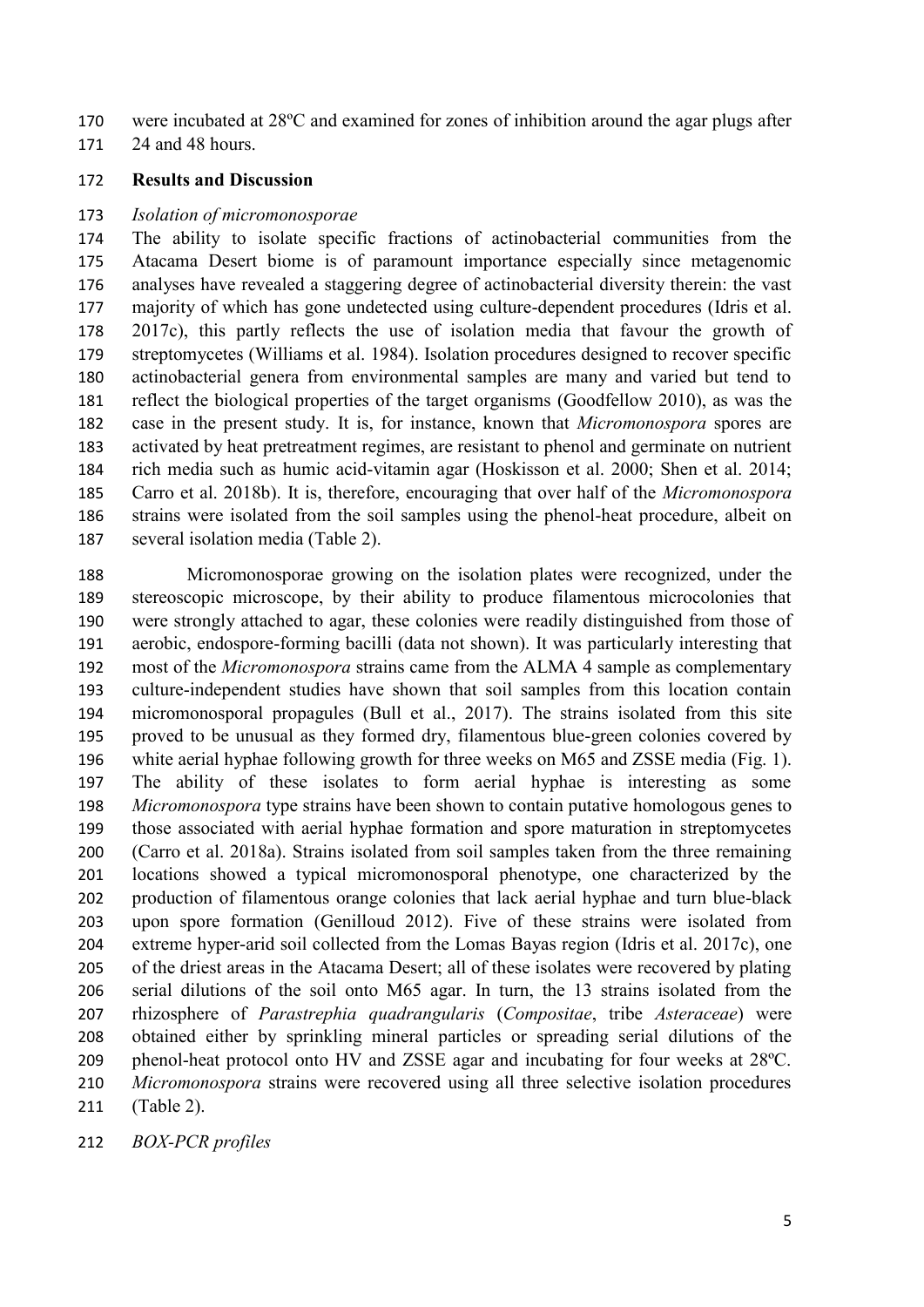The BOX-PCR profiles of the isolates encompass considerable genetic diversity with fragments ranging from 0.05 to 2.0 kb (Fig. 2) thereby providing further evidence that this method is effective in distinguishing between *Micromonospora* strains (Maldonado et al. 2008; Trujillo et al. 2010). The isolates were assigned to seven multi- and 11 single-membered groups defined at the 60% similarity level (Table 3). Five of the multi-membered groups and five of the singletons were composed of strains isolated from the ALMA 4 soil samples, the largest of these taxa, group XI, contained seven isolates. In turn, the strains isolated from *P. quadrangularis* rhizosphere soil were assigned to a multi-membered group that encompassed 10 strains and to two single membered groups; the five Lomas Bayas strains formed one multi- and 3 single- membered taxa while the single isolates from ALMA 5 and Yungay Core Region samples gave unique profiles (Fig. 2). It is interesting that the multi-membered groups only contained strains isolated from a single location and that few strains were clones (Fig. 2; Table 3).

#### *Phylogenetic analyses*

 Almost complete 16S rRNA gene sequences (1372 – 1507 nucleotides [nt]) were generated for the 20 isolates chosen to represent the BOX-PCR groups (Table 3). The generic assignment of all of these strains was confirmed as they were recovered in the *Micromonospora* 16S rRNA gene tree (Fig. 3). The 16S rRNA gene sequence similarities between these isolates and the type strains of their closest phylogenetic neighbours fell within the range 98.4 to 99.9 % (Table 3). Several of the isolates were assigned to well-supported clusters in the *Micromonospora* tree though none of these taxa included strains isolated from more than one location. Ten out of the twelve ALMA 4 strains formed a well-supported phyletic line within a weakly supported clade that encompassed the type strains of *Micromonospora costi* (Thawai 2015), their nearest neighbour, and *Micromonospora fulviviridis* (Kroppenstedt et al. 2005); it is interesting that the isolates of this clade were recovered from different samples of ALMA 4 soil using two of the three isolation protocols and several selective isolation media (Table 2). Isolate 5R2A7, one of the remaining ALMA strains, formed a well-supported clade together with the type strain of *Micromonospora coriariae* (Trujillo et al. 2006), its nearest phylogenetic neighbour, and with *Micromonospora cremea* (Carro et al. 2012b) whereas isolate ATA32, the remaining ALMA 4 strain, formed an unsupported clade with the type strain of *Micromonospora narathiwatensis* (Thawai et al. 2007) though it was most closely related to *Micromonospora eburnea* (Thawai et al. 2005).

 It is interesting that two out of the three strains recovered from the rhizosphere of *P. quadrangularis,* isolates STR1-7 and STR1s-6, were loosely associated with the type strains of *Micromonospora lupini* (Trujillo et al. 2007), *Micromonospora taraxaci* (Zhao et al. 2014) and *Micromonospora violae* (Zhang et al. 2014) which were isolated from a root nodule of *Lupinus angustifolius* and the roots of *Taraxacum mongolicum* and *Viola philippica*, respectively (Fig. 3). Moreover, the final strain, isolate STR1s-5, was most closely related to the type strain of *Micromonospora ureilytica* (Carro et al. 2016b), which was isolated from a root nodule of *Pisum sativum*. In turn, two of the four strains isolated from the extreme hyper-arid Lomas Bayas soil, isolates LB19 and LB32, were phylogenetically close to the type strain of *Micromonospora saelicesensis* (Trujillo et al. 2007), an isolate from a root nodule of *L. angustifolius*. It is also interesting that isolate LB39 was recovered in the well supported clade that included the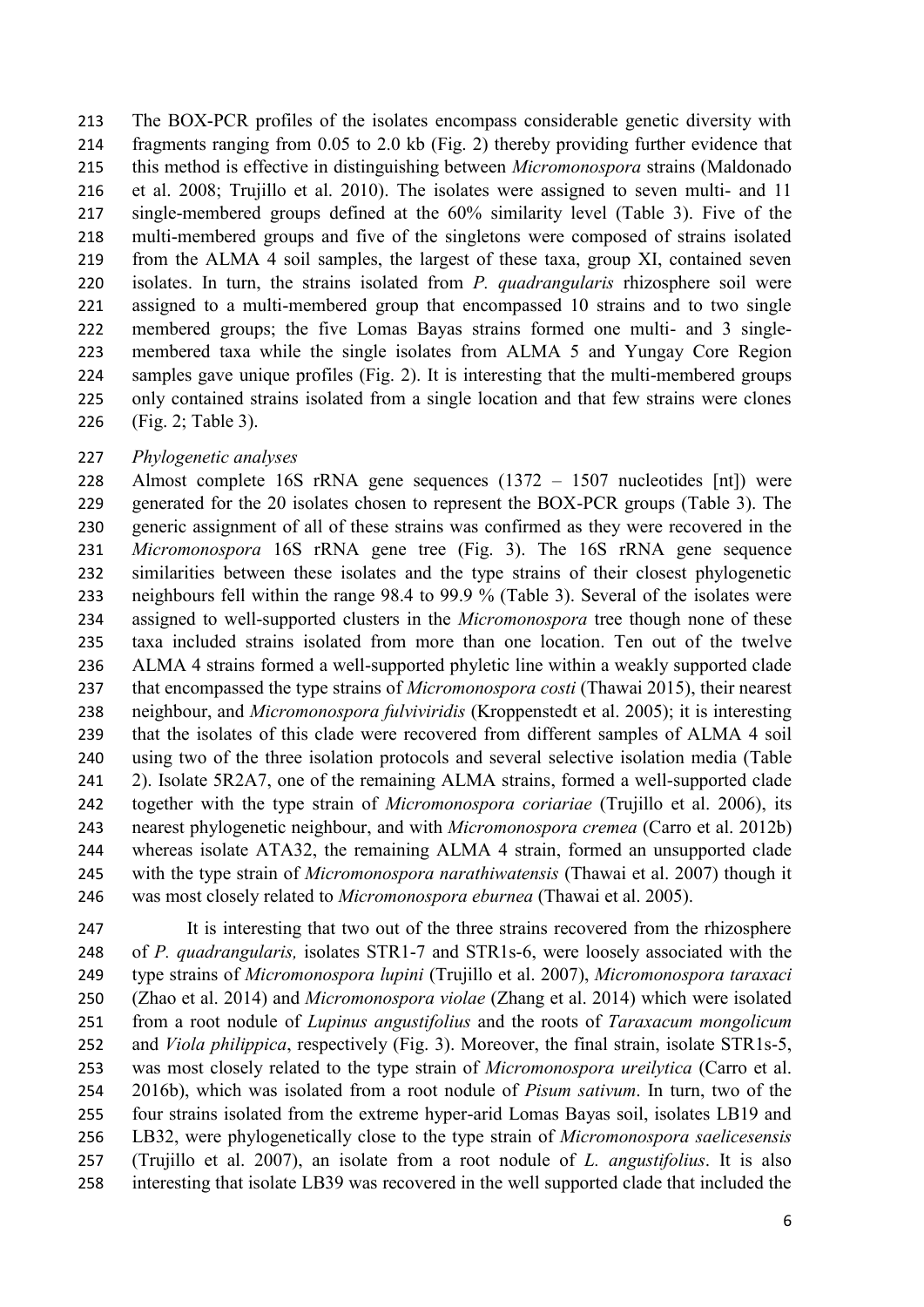type strains of *M. chokoriensis, M. taraxaci* and *M. violae* (Fig. 3); the final strain from the Lomas Bayas soil, isolate LB4, formed a well-supported clade with the type strain of *Micromonospora chalcea* (Foulerton 1905, Orskov, 1923) which was isolated from air. It can be seen from the Figure 3 that the sole strain from the extreme hyper-arid Yungay Core soil, isolate Y6-2, forms a well-supported clade with the type strain of *Micromonospora pisi* (Garcia et al. 2010), an isolate from a root nodule of *Pisum sativum*.

 To date, representatives of dereplicated groups of actinobacteria isolated from Atacama Desert soils which show low pairwise 16S rRNA gene sequence similarities, (<90%; Meier-Kolthoff et al. 2013) with the type strains of their nearest phylogenetic neighbour have been invariably assigned to new species when subject to polyphasic taxonomic analyses, as exemplified by *Lechevalieria*, *Pseudonocardia* and *Streptomyces* species (Okoro et al. 2010; Busarakam et al. 2014; Trujillo et al. 2017). This cut-off point has also proved to be a reliable indicator for the presumptive recognition of novel *Micromonospora* species (Trujillo et al. 2007; Garcia et al. 2010; Carro et al. 2016a) though pairwise 16S rRNA gene sequence similarities very much higher than the 99.0% threshold have been found to be indicative of new *Micromonospora* species, as exemplified by *M. taraxaci* and *M. violae* (Zhang et al. 2014; Zhao et al. 2014). Given these indicators it seems likely that further comparative taxonomic analyses will show that most, if not all, of the representatives of the BOX- PCR groups will be found to represent novel *Micromonospora* species. Indeed, isolates ATA38, ATA39, and ATA43 from ALMA4, isolate STR1-7 from the rhizosphere of *P. quadrangularis*, and isolate Y6\_2 from Yungay are cases in point as they share 16S rRNA gene sequence similarities with their closest phylogenetic neighbours at or below the 99.0% threshold (Table 3).

#### *Adaptation to extreme conditions*

 In general, the pH and temperature profiles of the isolates were typical of *Micromonospora* strains (Genilloud 2012) as they grew from 20 to 37ºC, at pH 6.0 to 287 8.0, but not at 4, 12 or 45<sup>o</sup>C or below pH 5.0. None of the isolates grew under anaerobic conditions, but most of them were able to grow in the presence of 1%, w/v sodium chloride; six out of the thirteen strains isolated from the rhizosphere of *P. quadrangularis* grew in the presence of 3%, w/v sodium chloride. It was also interesting that only 30% of the samples from ALMA soil grew on M65 agar following exposure to UV light (UVC) at 100 mJoules/second for 30 minutes, this number increased to 60% on ZSSE agar. Similarly, high percentages were observed for strains isolated from the rhizosphere and Lomas Bayas soils on M65 (64 and 80%) and ZSSE (50 and 60%) agar, respectively. These results are interesting as it has been shown that the type strain of *Modestobacter caceresii*, an isolate recovered from a soil sample from the Yungay Core Region, has the capacity to protect and repair damaged caused by UV radiation (Busarakam et al. 2016). Interestingly, the sole *Micromonospora* strain obtained from this area, isolate Y6-2, grew after an hour exposure to UV light at 100 mJoules/second, only around 20% of the isolates grew under this condition. Although UVC radiation no longer reaches the Earth's surface it has been used as a selective tool with reference to early life on the planet and high altitude biology. Recently Paulino-Lima et al. (2016) screened desert soils, including Atacama soil, for UVC-resistant bacteria and interestingly over 40% of their isolates were members of the phylum *Actinobacteria;*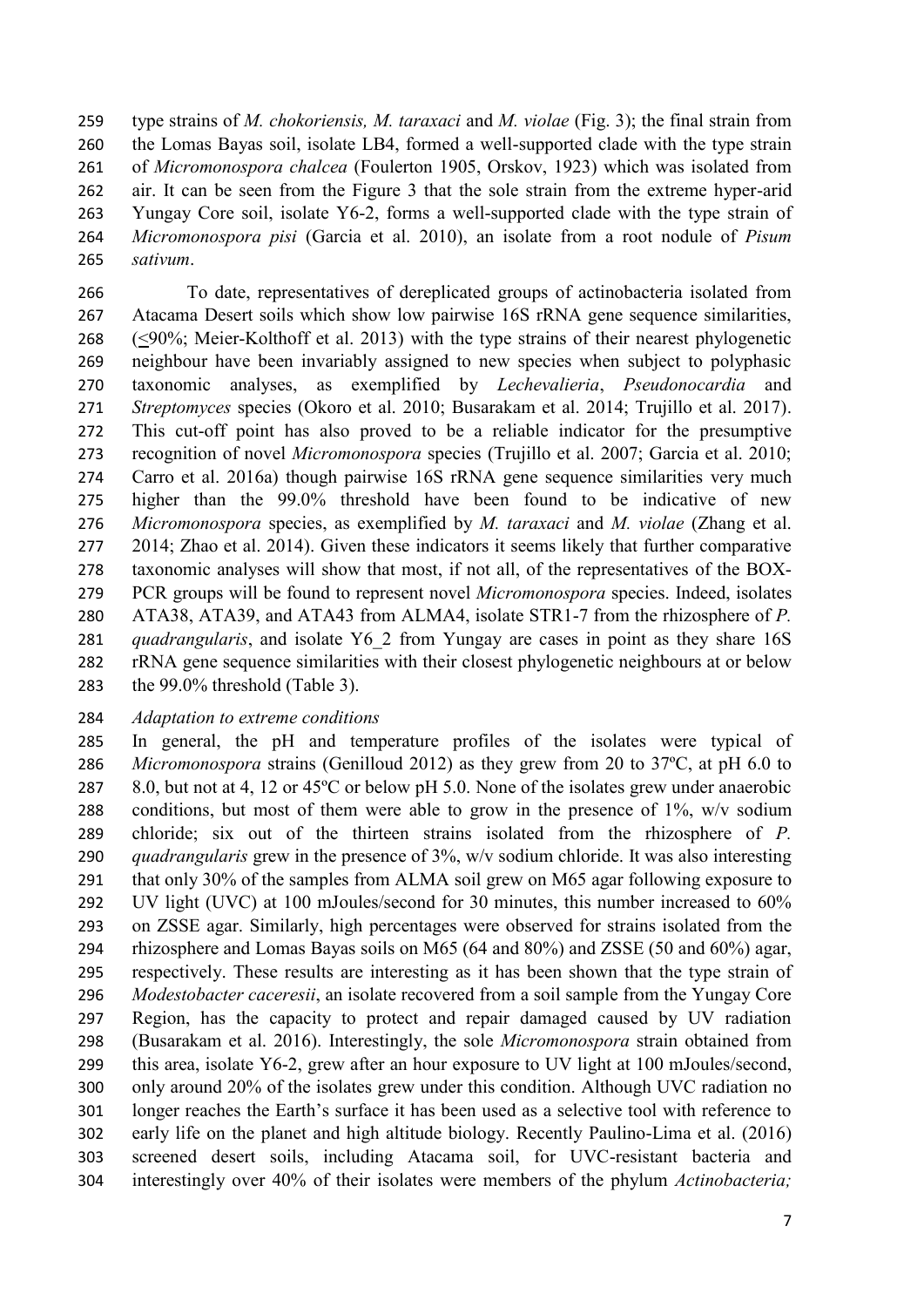*Micromonospora* strains were not recovered by these authors. Consequently, the distinctive radiation resistance of *Micromonospora* strain Y6-2 suggests that it could be a novel target for detailed radiation-resistant physiological and biochemical researches that should be extended to include the other radiation stressors naturally present on at the Earth surface. The study of these radiations will be of interest for future studies of the strains and to determine if key osmoprotectant proteins are implicated in the process as previously shown in *Rhodobacter* (Pérez et al 2017).

 Approximately half of the isolates showed weak activity in the plug assays against the wild type strains of *B. subtilis* and *P. fluorescens* though no activity was shown against the *E. coli* strain. However, it is important that these preliminary antibiotic sensitivity studies are extended as the genomes of *Micromonospora* type strains have much greater potential to synthesize novel specialised metabolites than previously realised (Carro et al. 2018a). Indeed, novel strains of *Micromonospora* and corresponding strains of other genera classified in the family *Micromonosporaceae* should be given greater prominence in the search for new classes of bioactive compounds, notably antibiotics that are needed to control drug resistant pathogens.

 It can be concluded that the isolation procedures used in this study provide an effective way of isolating small numbers of putatively novel *Micromonospora* species from Atacama Desert soils. Indeed, innovative selective isolation procedures based on the biological properties of target organisms are needed to cultivate elements of the extensive actinobacterial dark matter detected in soils of the Atacama Desert landscape using culture-independent methods (Bull et al. 2017; Idris et al. 2017c)

#### **Acknowledgments**

 This project was partly funded by a UK-Newton Project for UK-Chile collaboration (JIC CA 586) and by support from the Basal Programme of CONICYT for the Centre for Biotechnology and Bioengineering (CeBiB) (project FB0001). IN and LC thank Newcastle University for postdoctoral fellowships and ATB and MG are indebted to the Leverhulme Trust for Emeritus Fellowships.

#### **Conflict of Interest**

The authors declare that they have no conflict of interest.

- 
- This article does not contain any studies with human participants or animals performed by any of the authors.
-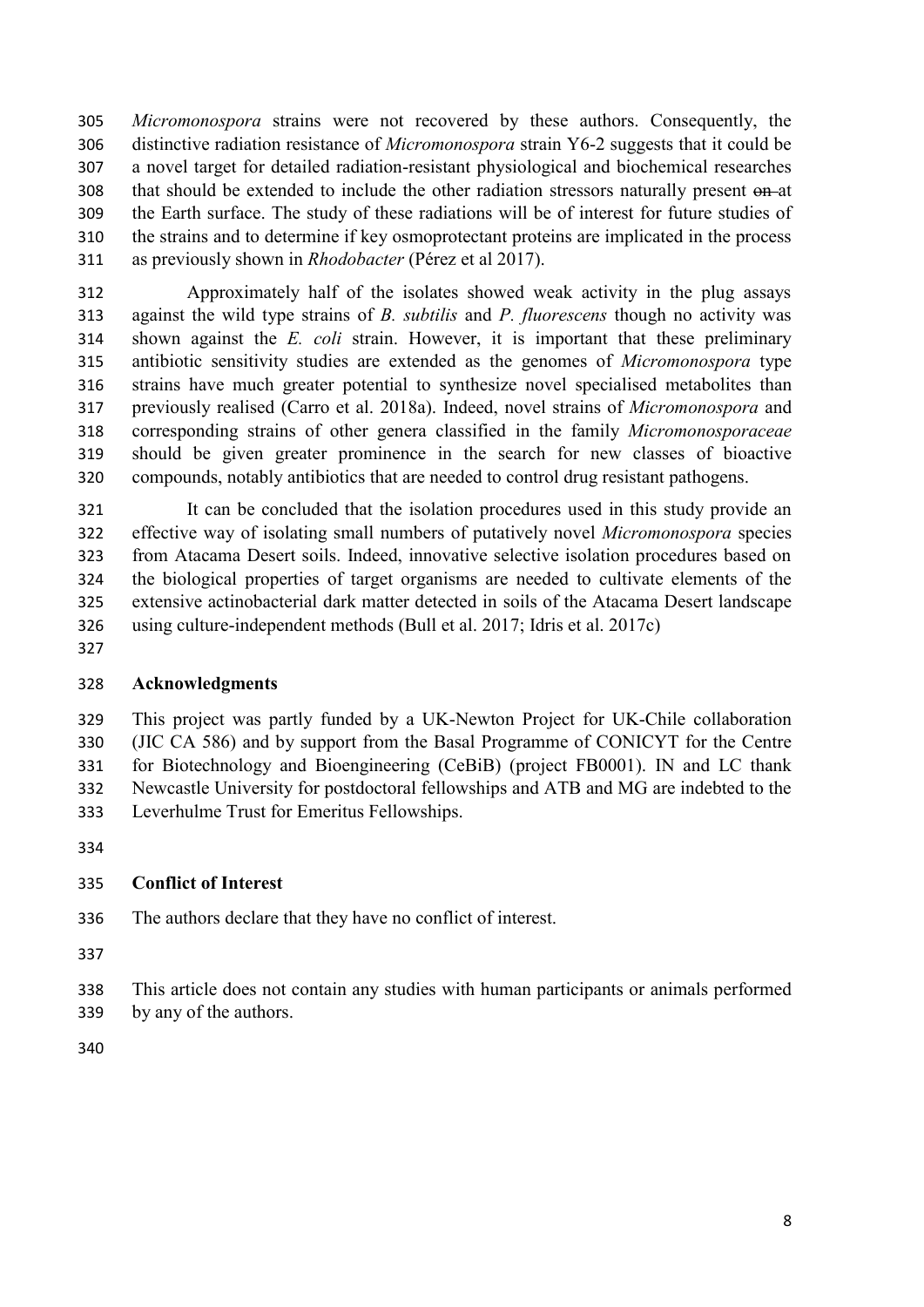#### **References**

- Barka EA, Vatsa P, Sanchez L et al. (2016) Taxonomy, physiology, and natural products of *Actinobacteria.* Microbiol Mol Biol Rev 80:1-43 doi:10.1128/MMBR.00019-15
- Bull AT, Asenjo JA, Goodfellow M, Gomez-Silva B (2016) The Atacama Desert: Technical resources and the growing importance of novel microbial diversity. Annu Rev Microbiol 70:215-234 doi:10.1146/annurev-micro-102215-095236
- Bull AT, Idris H, Sanderson R, Asenjo J, Andrews B, Goodfellow M (2017) High altitude, hyper- arid soils of the Central-Andes harbor mega-diverse communities of actinobacteria. Extremophiles doi:10.1007/s00792-017-0976-5
- Busarakam K (2014) Novel Actinobacterial Diversity in Arid Atacama Desert Soils as a Source of New Drug Leads. Ph. D. Thesis. Newcastle University, Newcastle upon Tyne
- Busarakam K, Bull AT, Girard G, Labeda DP, van Wezel GP, Goodfellow M (2014) *Streptomyces leeuwenhoekii* sp. nov., the producer of chaxalactins and chaxamycins, forms a distinct branch in *Streptomyces* gene trees. Antonie van Leeuwenhoek 105:849-861 doi:10.1007/s10482-014-0139-y
- Busarakam K, Bull AT, Trujillo ME, Riesco R, Sangal V, van Wezel GP, Goodfellow M (2016) *Modestobacter caceresii* sp. nov., novel actinobacteria with an insight into their adaptive mechanisms for survival in extreme hyper-arid Atacama Desert soils. Syst Appl Microbiol 39:243-251 doi:10.1016/j.syapm.2016.03.007
- Cameron RE, Gensel DR, Blank CB (1966) Soil studies -desert microflora XII. Abundance of microflora in soil samples from the Chile Atacama Desert. space programs summary. In: *Supporting Research and Advanced Devlopments, Space Programs Summary* No. 37–38, vol IV. Jet Propulsion Lab, Pasadena, CA, pp 140–147
- Carro L, Spröer C, Alonso P, Trujillo ME (2012a) Diversity of *Micromonospora* strains isolated from nitrogen fixing nodules and rhizosphere of *Pisum sativum* analyzed by multilocus sequence analysis. Syst Appl Microbiol 35:73-80 doi:10.1016/j.syapm.2011.11.003
- Carro L, Pukall R, Spröer C, Kroppenstedt RM, Trujillo ME (2012b) *Micromonospora cremea* sp. nov. and *Micromonospora zamorensis* sp. nov., isolated from the rhizosphere of *Pisum sativum.* Int J Syst Evol Microbiol 62:2971-2977 doi:10.1099/ijs.0.038695-0
- Carro L, Pujic P, Trujillo ME, Normand P (2013a) *Micromonospora* is a normal occupant of actinorhizal nodules. J Biosci 38:685-693
- Carro L, Pukall R, Spröer C, Kroppenstedt RM, Trujillo ME (2013b) *Micromonospora halotolerans* sp. nov., isolated from the rhizosphere of a *Pisum sativum* plant. Antonie van Leeuwenhoek 103:1245-1254 doi:10.1007/s10482-013-9903-7
- Carro L, Riesco R, Spröer C, Trujillo ME (2016a) *Micromonospora luteifusca* sp. nov. isolated from cultivated *Pisum sativum.* Syst Appl Microbiol 39:237-242 doi:10.1016/j.syapm.2016.04.003
- Carro L, Riesco R, Spröer C, Trujillo ME (2016b) *Micromonospora ureilytica* sp. nov., *Micromonospora noduli* sp. nov. and *Micromonospora vinacea* sp. nov., isolated from Pisum sativum nodules. Int J Syst Evol Microbiol 66:3509-3514 doi:10.1099/ijsem.0.001231
- Carro L et al. (2018a) Genome-based classification of micromonosporae with a focus on their biotechnological and ecological potential. Sci Rep 8(1):525 doi: 10.1038/s41598-017- 17392-0
- Carro L, Veyisoglu A, Riesco R, Spröer C, Klenk HP, Sahin N, Trujillo ME (2018b) *Micromonospora phytophila* sp. nov. and *Micromonospora luteiviridis* sp. nov., isolated as natural inhabitants of plant nodules. Int J Syst Evol Microbiol 68:248-253 doi:10.1099/ijsem.0.002490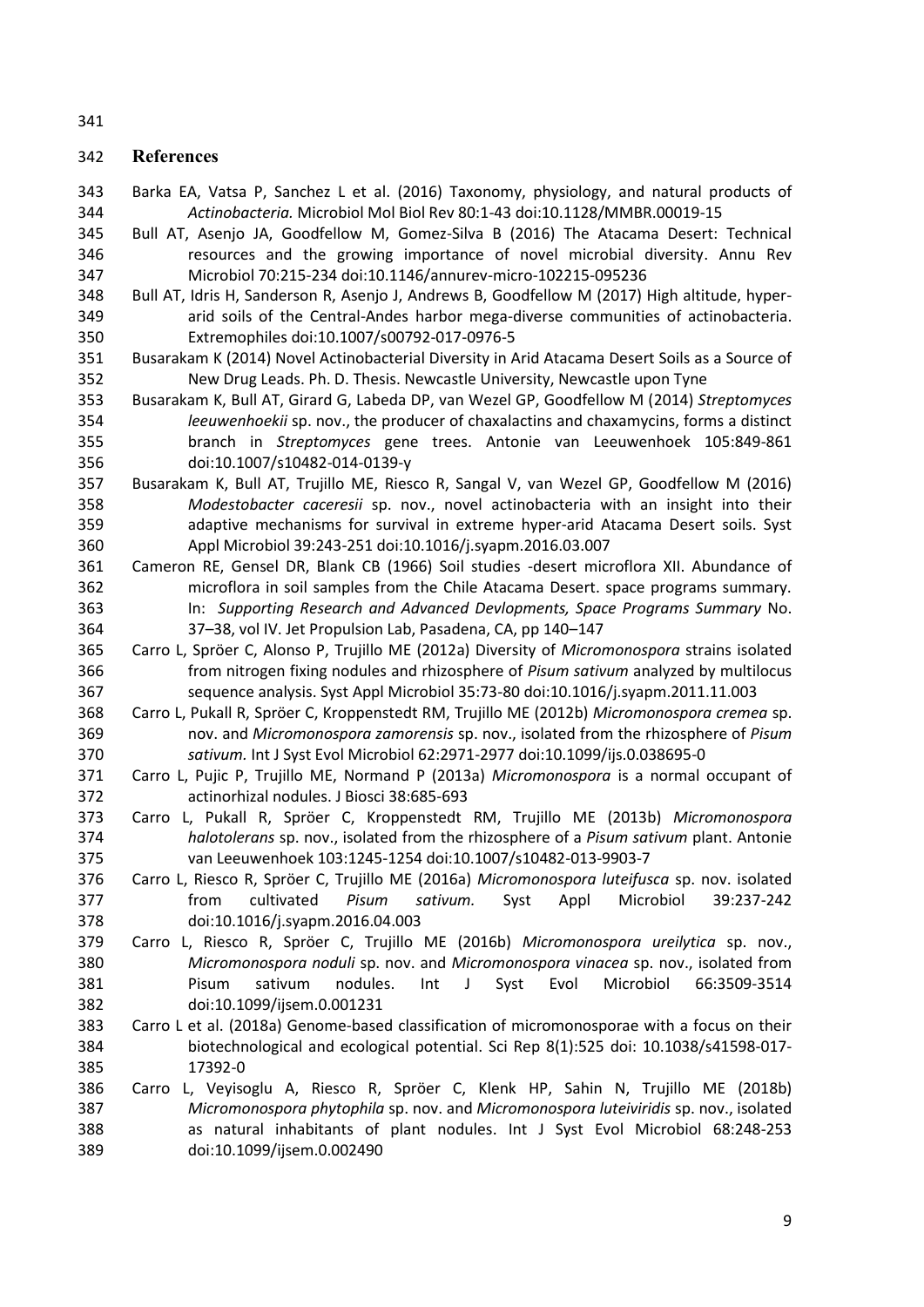- Coombs JT, Franco CM (2003) Isolation and identification of actinobacteria from surface-sterilized wheat roots. Appl Environ Microbiol 69:5603-5608
- Crisafuli FA, Ramos EB, Rocha MS (2015) Characterizing the interaction between DNA and GelRed fluorescent stain. Eur Biophys J 44:1-7 doi:10.1007/s00249-014-0995-4
- Demain AL (2014) Importance of microbial natural products and the need to revitalize their discovery. J Ind Microbiol Biotechnol 41:185-201 doi:10.1007/s10295-013-1325-z
- Ding D, Chen G, Wang B, Wang Q, Liu D, Peng M, Shi P (2013) Cultivable actinomycetes from desert ecosystem in northeast of Qinghai Plateau. Ann Microbiol 63:259-266
- Edgar RC (2004) MUSCLE: multiple sequence alignment with high accuracy and high throughput. Nucleic Acids Res 32:1792-1797 doi:10.1093/nar/gkh340
- Elsayed SS, Trusch F, Deng H et al. (2015) Chaxapeptin, a lasso peptide from extremotolerant *Streptomyces leeuwenhoekii* strain C58 from the hyperarid Atacama Desert. J Org Chem 80:10252-10260 doi:10.1021/acs.joc.5b01878
- Felsenstein J (1981) Evolutionary trees from DNA sequences: a maximum likelihood approach. J Mol Evol 17:368-376
- Fiedler HP (2004) Screening for biodiversity. In: Bull AT (eds) Microbial Diversity and Bioprospecting. American Society of Microbiology, Washington DC, pp. 324-335
- Foulerton A (1905). New species of *Streptothrix* isolated from the air. Lancet 1199-1200
- Garcia LC, Martinez-Molina E, Trujillo ME (2010) *Micromonospora pisi* sp. nov., isolated from root nodules of *Pisum sativum.* Int J Syst Evol Microbiol 60:331-337 doi:10.1099/ijs.0.012708-0
- Gause GF, Preobrazhenskaya TP, Sveshnikova GV, Terekhova LP, Maksimova TS (1983) A Guide for Determination of Actinomycetes. Nauka, Moscow, Russia
- 413 Genilloud O (2012) Genus I. Micromonospora Ørskov 1923, 156<sup>AL</sup>. In: Goodfellow M, Kämpfer P, Busse HJ, Trujillo ME, Suzuki KI, Ludwig W, Whitman WB (eds) *Bergey's Manual of*  415 Systematic Bacteriology, 2<sup>nd</sup> edn., vol 5. The *Actinobacteria*, Part B. Springer, New York, pp 1039–1057
- Goodfellow M, Hill IR, Gray TRG (1967) Bacteria in a pine forest soil. In: Gray TRG, Parkinson D (eds) *The Ecology of Soil Bacteria*. University Press, Liverpool, pp 500-515.
- Goodfellow M (2010) Selective isolation of actinobacteria. In: Baltz RH et al. (eds) *Manual of Industrial Microbiology and Biotechnology*. 3rd edn. American Society of Microbiology, pp 13-27
- Goodfellow M, Fiedler HP (2010) A guide to successful bioprospecting: informed by actinobacterial systematics. Antonie van Leeuwenhoek 98:119-142 doi:10.1007/s10482-010-9460-2
- Goodfellow M, Busarakam K, Idris H et al. (2017) *Streptomyces asenjonii* sp. nov., isolated from hyper-arid Atacama Desert soils and emended description of *Streptomyces viridosporus* Pridham et al. 1958. Antonie van Leeuwenhoek 110:1133-1148 doi:10.1007/s10482-017-0886-7
- Hayakawa M, Nonomura H (1987) Humic acid vitamin agar, a new medium for the selective isolation of soil actinomycetes. J Ferment Technol 65:501-509
- Hayakawa M, Sadakata T, Kajiura T, Nonomura H. (1991) New methods for the highly selective isolation of *Micromonospora* and *Microbispora* from soil. J Ferment Bioengin 72:320– 326
- Hoskisson PA, Hobbs G, Sharples GP (2000) Response of *Micromonospora echinospora* (NCIMB 12744) spores to heat treatment with evidence of a heat activation phenomenon. Lett Appl Microbiol 30:114-117
- Idris H (2016) Actinobacterial Diversity in Atacama Deset habitats as a road map to biodiscovering. Ph. D. Thesis. Newcastle University, Newcastle upon Tyne
- Idris H, Labeda DP, Nouioui I et al. (2017a) *Streptomyces aridus* sp. nov., isolated from a high altitude Atacama Desert soil and emended description of *Streptomyces noboritoensis*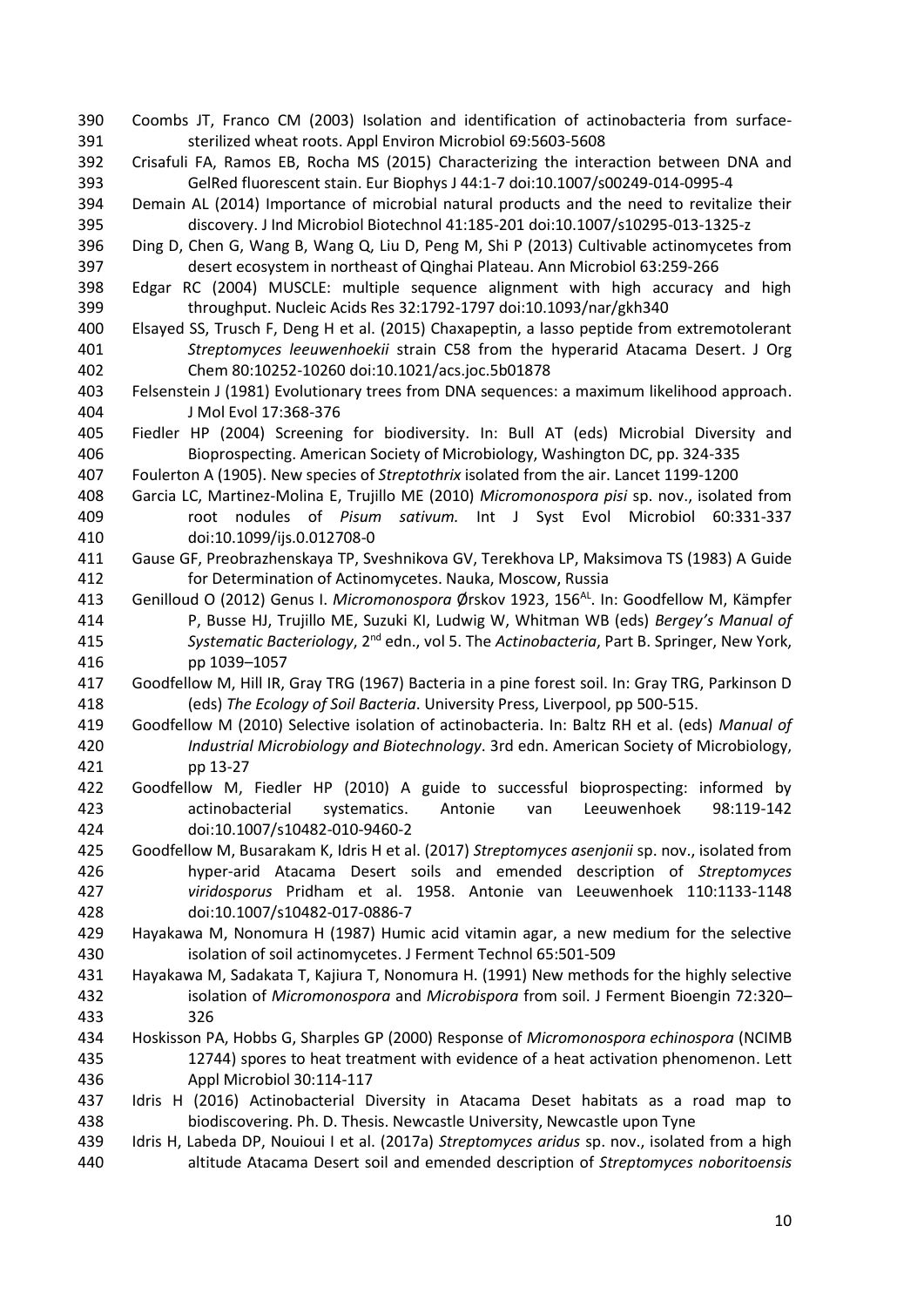Isono et al. 1957. Antonie van Leeuwenhoek 110:705-717 doi:10.1007/s10482-017- 0838-2 Idris H, Nouioui I, Asenjo JA, Bull AT, Goodfellow M (2017b) *Lentzea chajnantorensis* sp. nov., an actinobacterium from a very high altitude Cerro Chajnantor gravel soil in northern Chile. Antonie van Leeuwenhoek 110:795-802 doi:10.1007/s10482-017-0851-5 Idris H, Goodfellow M, Sanderson R, Asenjo JA, Bull AT (2017c) Actinobacterial rare biospheres and dark matter revealed in habitats of the chilean Atacama Desert. Sci Rep 7:8373 doi:10.1038/s41598-017-08937-4 Kimura M (1980) A simple method for estimating evolutionary rates of base substitutions through comparative studies of nucleotide sequences. J Mol Evol 16:111-120 Krasil'nikov NA (1938) Ray Fungi and Related Organisms. *Actinomycetales*. Akad Nauk, Moscow Kroppenstedt RM, Mayilraj S, Wink JM, Kallow W, Schumann P, Secondini C, Stackebrandt E (2005) Eight new species of the genus *Micromonospora, Micromonospora citrea* sp. nov., *Micromonospora echinaurantiaca* sp. nov., *Micromonospora echinofusca* sp. nov. *Micromonospora fulviviridis* sp. nov., *Micromonospora inyonensis* sp. nov., *Micromonospora peucetia* sp. nov., *Micromonospora sagamiensis* sp. nov., and *Micromonospora viridifaciens* sp. nov. Syst Appl Microbiol 28:328-339 doi:10.1016/j.syapm.2004.12.011 Kumar S, Stecher G, Tamura K (2016) MEGA7: Molecular Evolutionary Genetics Analysis Version 7.0 for Bigger Datasets. Mol Biol Evol 33:1870-1874 doi:10.1093/molbev/msw054 Lane DJ (1991) 16S/23S rRNA sequencing. In: Stackebrandt E, Goodfellow M (eds) Nucleic Acid Techniques in Bacterial Systematics. Wiley, New York, pp 115-175 Maldonado LA, Stach JE, Ward AC, Bull AT, Goodfellow M (2008) Characterisation of micromonosporae from aquatic environments using molecular taxonomic methods. Antonie van Leeuwenhoek 94:289-298 doi:10.1007/s10482-008-9244-0 Meier-Kolthoff JP, Goker M, Spröer C, Klenk HP (2013) When should a DDH experiment be mandatory in microbial taxonomy?. Arch Microbiol 195:413-418 doi:10.1007/s00203- 013-0888-4 Montero-Calasanz MC, Hofner B, Göker M et al. (2014) *Geodermatophilus poikilotropi* sp. nov.: a multitolerant actinomycete isolated from dolomitic marble. Biomed Res Int 914767 Nachtigall J, Kulik A, Helaly S et al. (2011) Atacamycins A-C, 22-membered antitumor macrolactones produced by *Streptomyces* sp. C38. J Antibiot (Tokyo) 64:775-780 doi:10.1038/ja.2011.96 Nonomura H, Ohara Y (1969) Distribution of actinomycetes in soil. VI. A culture method effective for both preferential isolation and enumeration of *Microbispora* and *Streptosporangium* strains in soil (Part 1) J Ferment Technol 47:463–469 Okoro CK, Brown R, Jones AL, Andrews BA, Asenjo JA, Goodfellow M, Bull AT (2009) Diversity of culturable actinomycetes in hyper-arid soils of the Atacama Desert, Chile. Antonie van Leeuwenhoek 95:121-133 doi:10.1007/s10482-008-9295-2 Okoro CK, Bull AT, Mutreja A, Rong X, Huang Y, Goodfellow M (2010) *Lechevalieria atacamensis* sp. nov., *Lechevalieria deserti* sp. nov. and *Lechevalieria roselyniae* sp. nov., isolated from hyperarid soils. Int J Syst Evol Microbiol 60:296-300 doi:10.1099/ijs.0.009985-0 Opfell JB, Zebal GP (1967) Ecological patterns of micro-organisms in desert soils. Life Sci Space Res 5:187-203 Ørskov J (1923) Investigations into the Morphology of the Ray Fungi. Levin and Munksgaard, Copenhagen Parte AC (2014) LPSN—list of prokaryotic names with standing in nomenclature. Nucleic Acids Research 42:D613-D616 doi:10.1093/nar/gkt1111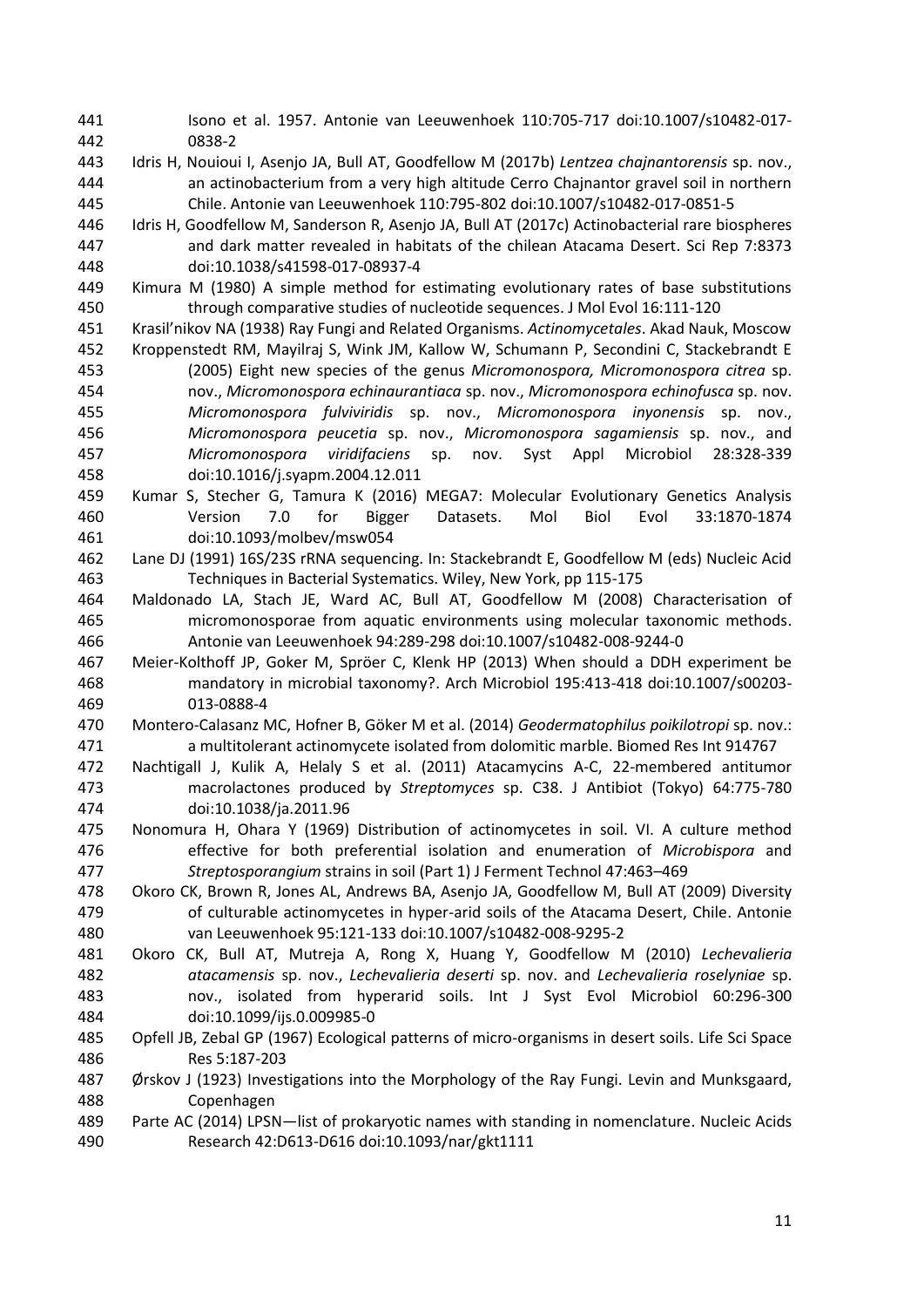- Paulino-Lima IG, Fujishima K, Navarrete JU et al. (2016) Extremely high UV-C rdiation resistant microorganisms from desert environments with different manganese concentrations. J Photochem Photobiol B-Biol 163: 327-336
- Pérez V, Hengst M, Kurte L et al. (2017) Bacterial survival under extreme UV radiation : a comparative proteomics study of *Rhodobacter* sp., isolated from high altitude wetlands in Chile Front Microbiol 8:1173 doi:10.3389/fmicb.2017.01173
- Rateb ME, Houssen WE, Arnold M et al. (2011a) Chaxamycins A-D, bioactive ansamycins from a hyper-arid desert *Streptomyces* sp. J Nat Prod 74:1491-1499 doi:10.1021/np200320u
- Rateb ME, Houssen WE, Harrison WT et al. (2011b) Diverse metabolic profiles of a *Streptomyces* strain isolated from a hyper-arid environment. J Nat Prod 74:1965-1971 doi:10.1021/np200470u
- Reasoner DJ, Blannon JC, Geldreich EE (1979) Rapid seven-hour fecal coliform test. Appl Environ Microbiol 38:229-236
- Saitou N, Nei M (1987) The neighbor-joining method: a new method for reconstructing phylogenetic trees. Mol Biol Evol 4:406-425
- Shen Y, Zhang Y, Liu C et al. (2014) *Micromonospora zeae* sp. nov., a novel endophytic actinomycete isolated from corn root (*Zea mays* L.). J Antibiot (Tokyo) 67:739-743 doi:10.1038/ja.2014.54
- Shirling EB, Gottlieb D (1966) Methods for characterization of *Streptomyces* species. Int J Syst Evol Microbiol 16:313-340 doi:doi:10.1099/00207713-16-3-313
- Thawai C (2015) *Micromonospora costi* sp. nov., isolated from a leaf of *Costus speciosus.* Int J Syst Evol Microbiol 65:1456-1461 doi:10.1099/ijs.0.000120
- Thawai C, Kittiwongwattana C, Thanaboripat D, Laosinwattana C, Koohakan P, Parinthawong N (2016) *Micromonospora soli* sp. nov., isolated from rice rhizosphere soil. Antonie van Leeuwenhoek 109:449-456 doi:10.1007/s10482-016-0651-3
- Thawai C, Tanasupawat S, Itoh T, Suwanborirux K, Suzuki K, Kudo T (2005) *Micromonospora eburnea* sp. nov., isolated from a Thai peat swamp forest. Int J Syst Evol Microbiol 55:417-422 doi:10.1099/ijs.0.63217-0
- Thawai C, Tanasupawat S, Suwanborirux K, Itoh T, Kudo T (2007) *Micromonospora narathiwatensis* sp. nov., from Thai peat swamp forest soils. J Gen Appl Microbiol 53:287-293
- Trujillo ME, Kroppenstedt RM, Schumann P, Carro L, Martinez-Molina E (2006) *Micromonospora coriariae* sp. nov., isolated from root nodules of *Coriaria myrtifolia.* Int J Syst Evol Microbiol 56:2381-2385 doi:10.1099/ijs.0.64449-0
- Trujillo ME, Kroppenstedt RM, Fernandez-Molinero C, Schumann P, Martinez-Molina E (2007) *Micromonospora lupini* sp. nov. and *Micromonospora saelicesensis* sp. nov., isolated from root nodules of *Lupinus angustifolius.* Int J Syst Evol Microbiol 57:2799-2804 doi:10.1099/ijs.0.65192-0
- Trujillo ME, Alonso-Vega P, Rodriguez R, Carro L, Cerda E, Alonso P, Martinez-Molina E (2010) The genus *Micromonospora* is widespread in legume root nodules: the example of *Lupinus angustifolius.* ISME J 4:1265-1281 doi:10.1038/ismej.2010.55
- Trujillo ME, Idris H, Riesco R, Nouioui I, Igual JM, Bull AT, Goodfellow M (2017) *Pseudonocardia nigra* sp. nov., isolated from Atacama Desert rock Int J Syst Evol Microbiol 67:2980- 2985 doi:10.1099/ijsem.0.002063
- Versalovic J, Schneider M, De Bruijn FJ, Lupski JR (1994) Genomic fingerprinting of bacteria using repetitive sequence-based polymerase chain reaction. Meth Mol Cell Biol 5:25- 40

#### Wichner D, Idris H, Houssen WE et al. (2017) Isolation and anti-HIV-1 integrase activity of lentzeosides A-F from extremotolerant *Lentzea* sp. H45, a strain isolated from a high-altitude Atacama Desert soil. J Antibiot 70:448-453 doi:10.1038/ja.2016.78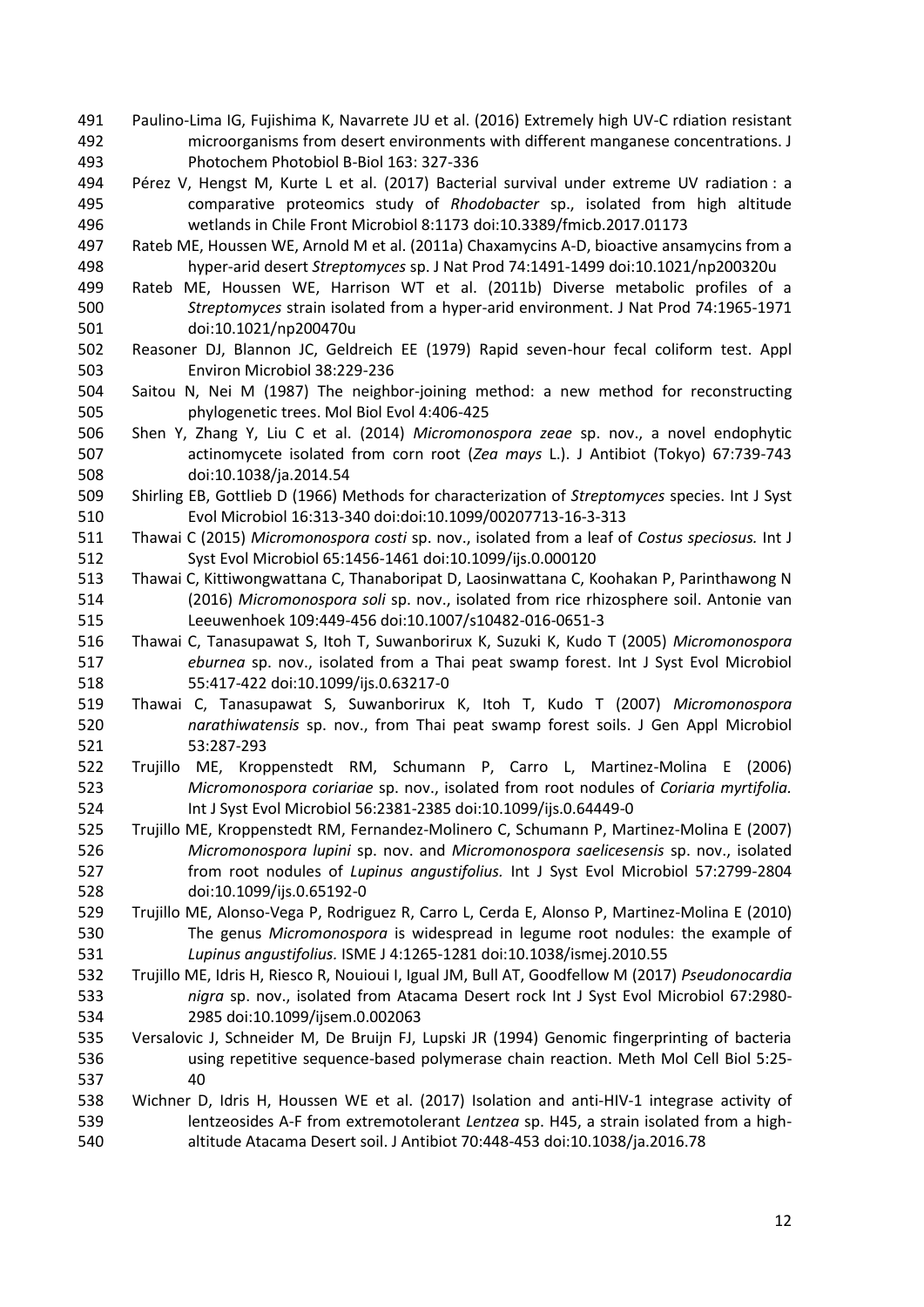- Williams ST, Goodfellow M, Vickers JC (1984) New microbes from old habitats? In: Carr WG, Kelly D (eds) *The Microbe 1984. II Prokaryotes and Eukaryotes*. Cambridge University Press, Cambridge, pp 219-256
- Yoon S-H, Ha S-M, Kwon S, Lim J, Kim Y, Seo H, Chun J (2016) Introducing EzBioCloud: A taxonomically united database of 16S rRNA and whole genome assemblies. Int J Syst Evol Microbiol doi:doi:10.1099/ijsem.0.001755
- Zhang J (2011) Improvement of an isolation medium for actinomycetes. Modern Appl Sci 5:124-127
- Zhang Y, Liu H, Zhang X et al. (2014) *Micromonospora violae* sp. nov., isolated from a root of Viola philippica Car. Antonie van Leeuwenhoek 106:219-225 doi:10.1007/s10482-014- 0184-6
- Zhao J, Guo L, He H et al. (2014) *Micromonospora taraxaci* sp. nov., a novel endophytic actinomycete isolated from dandelion root (*Taraxacum mongolicum* Hand.-Mazz.). Antonie van Leeuwenhoek 106:667-674 doi:10.1007/s10482-014-0237-x
- Zhao S, Liu C, Zheng W et al. (2017) *Micromonospora parathelypteridis* sp. nov., an endophytic actinomycete with antifungal activity isolated from the root of *Parathelypteris beddomei* (Bak.) Ching. Int J Syst Evol Microbiol 67:268-274 doi: 10.1099/ijsem.0.001614
- Zhi XY, Li WJ, Stackebrandt E (2009) An update of the structure and 16S rRNA gene sequence- based definition of higher ranks of the class *Actinobacteria*, with the proposal of two new suborders and four new families and emended descriptions of the existing higher taxa. Int J Syst Evol Microbiol 59:589-608 doi:10.1099/ijs.0.65780-0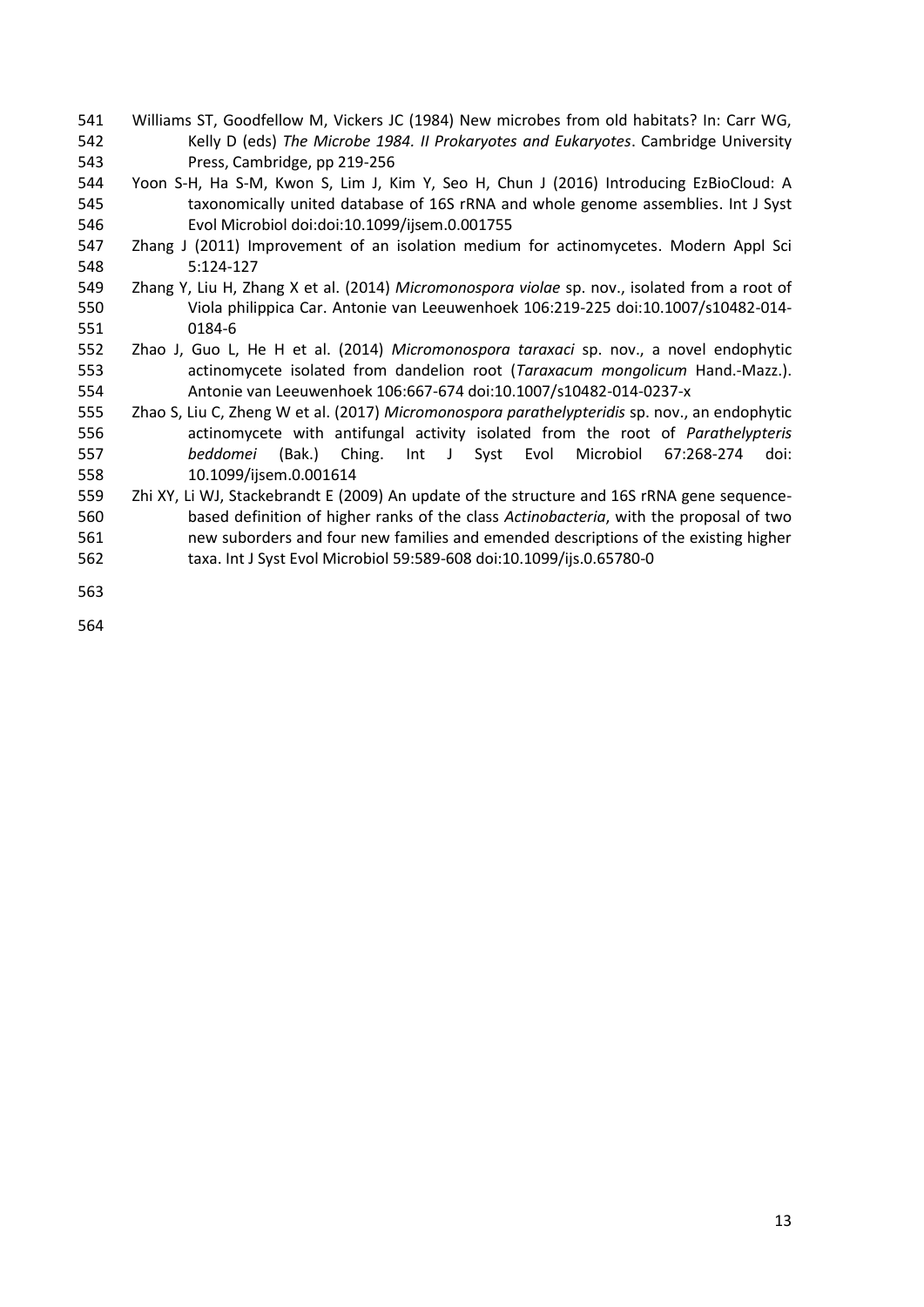#### **Figure legends**

 **Figure 1.** A. Sampling sites: Lomas Bayas (LB), Salar de Tara (ST), Atacama Large Millimeter Array observatory (ALMA) and Yungay (Y6); B. Salar de Tara site; C. *Parastrephia. quadrangularis* plant growing at the Salar the Tara; D. Typical orange colony of a *Micromonospora* isolate; E. Typical black *Micromonospora* colony following spore production; F-H. Morphology observed for some Atacama micromonosporae; F. Sporulating *Micromonospora* colonies; G. Mountain-shaped *Micromonospora* isolates; H. Colony from ALMA4 isolate covered by white aerial hyphae.

 **Figure 2.** BOX–PCR fingerprints showing the genetic diversity of *Micromonospora* strains isolated from Atacama Desert soils.

 **Figure 3.** Neighbour-joining phylogenetic tree based on almost complete 16S rRNA gene sequences showing relationships between the *Micromonospora* strains and between them and *Micromonospora* type strains. Numbers at the nodes indicate the levels of bootstrap support (%), only values above 50% are shown. Asterisks indicate branches of the tree that were also recovered in the maximum-likelihood tree. *Catellatospora citrea* was used as the outgroup. Bar, 0.005 substitutions per nucleotide position.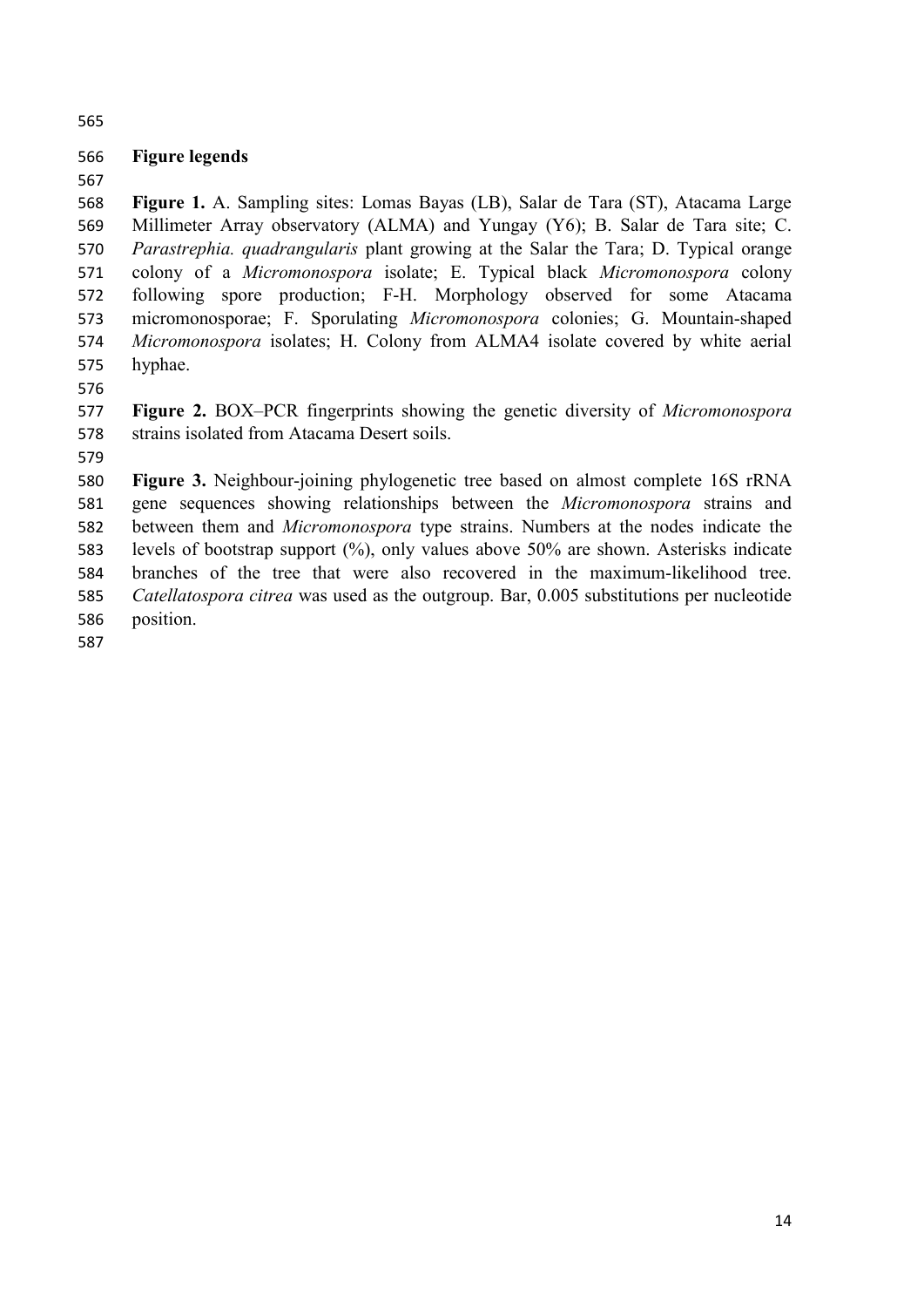| Location                     | Sampling<br>site and<br>code     | Collection<br>date | Altitude<br>(masl) | Latitude<br>$(^\circ S)$ | Longitude<br>$({}^{\circ}W)$             | Habitat                                                                     | $N^{\circ}$ of<br>isolates |
|------------------------------|----------------------------------|--------------------|--------------------|--------------------------|------------------------------------------|-----------------------------------------------------------------------------|----------------------------|
| Cerro Chajnantor+            | ALMA <sub>4</sub><br>ATA, 4G     | 20.10.12           | 4000               | $23^{\circ}03'31''$      | 67°52'27"                                | Subsurface soil (30<br>$\text{cm}$ )                                        | 25                         |
|                              | ALMA <sub>5</sub><br>5R2A        | 20.10.12           | 5046               | $23^{\circ}00'49"$       | $67^{\circ}45^{\prime}31^{\prime\prime}$ | Surface soil (2 cm)                                                         | 1                          |
| Lomas Bayas                  | LB <sub>3</sub>                  | 24.02.14           | 1500               | 23°24'27"                | 69°31'03"                                | Extreme hyper-arid<br>surface soil (2 cm)                                   | 5                          |
| <b>Yungay Core</b><br>Region | Cerro<br>Aguas<br>Blancas,<br>Y6 | 13.11.10           | 1047               | $24^{\circ}06'18"$       | $70^{\circ}01'15"$                       | Extreme hyper-arid<br>subsurface soil (30<br>$\text{cm}$ )                  | 1                          |
| Salar de Tara                | STR1                             | 05.10.16           | 4174               | 23°03'97''               | $67^{\circ}18'87"$                       | Rhizosphere of<br>Parastrephia<br>quadrangularis                            | 13                         |
| 591                          |                                  |                    |                    |                          |                                          | +The Atacama Large Millimeter Array (ALMA) Observatory is situated on Cerro |                            |

589 Table 1. Location, sampling sites and dates of collection of soil samples from the 590 Atacama Desert.

592 Chajnantor: ALMA is operated as an international partnership which includes the 593 European Southern Observatory (ESO). Permission to collect soil samples from Cerro

594 Chajnantor was given by the Director of the ESO.

595 Table 2. Source and substrate mycelial colour of the isolated *Micromonospora* strains.

|                       | <b>Isolates</b>                                                                                | <b>Isolation</b><br>protocol | <b>Isolation media</b> | Colour of<br>substrate<br>mycelium |
|-----------------------|------------------------------------------------------------------------------------------------|------------------------------|------------------------|------------------------------------|
| ALMA <sub>4</sub>     | 4G51, 4G53, 4G55, 4G57                                                                         | D                            | $G$ nº 1               | green                              |
|                       | ATA32, ATA34, ATA47                                                                            | P-H                          | <b>ZSSE</b>            | orange                             |
|                       | ATA48                                                                                          | P-H                          | <b>CHV</b>             | orange                             |
|                       | ATA31, ATA33, ATA35, ATA36a, ATA36b, ATA37,<br>ATA38, ATA39, ATA40, ATA42, ATA43, ATA44, ATA45 | P-H                          | <b>ZSSE</b>            | green                              |
|                       | ATA50                                                                                          | $P-H$                        | <b>CHV</b>             | green                              |
|                       | ATA46, ATA51                                                                                   | P-H                          | HV                     | green                              |
|                       | ATA52                                                                                          | P-H                          | HV                     | black                              |
| ALMA <sub>5</sub>     | 5R2A7                                                                                          | D                            | R <sub>2</sub> A       | orange                             |
| Lomas Bayas           | LB 4, LB 19, LB 32, LB 39, LB 41                                                               | D                            | M65                    | orange                             |
| Yungay core<br>region | Y6 2                                                                                           | $P-H$                        | HV                     | orange                             |